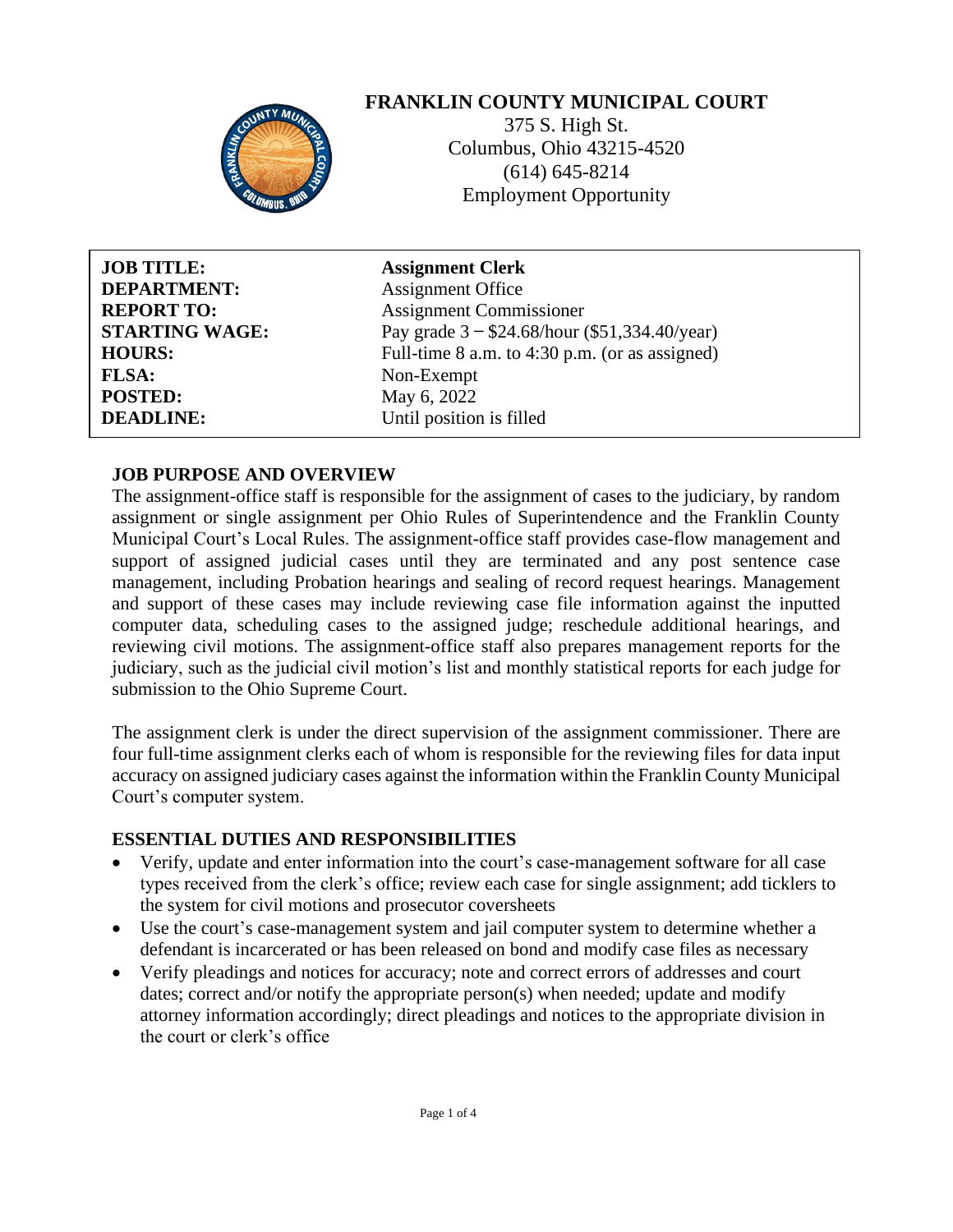- Conduct file searches when necessary and/or deliver files to courtrooms when directed
- Process daily computer reports used by the judges, bailiffs and the court
- Maintain department logs for return mail, sealing of record/expungement reports and presentence investigation.
- Maintain attorney registration and change of information log; verify attorney status with the Ohio Supreme Court and modify case-management registration information and update court case information when applicable
- Answer the department's main phone line; assist the public and others with inquiries by providing information and direct them to another department when needed
- Greet the public and court personnel professionally; identify customer needs; assist with case inquiries or other information needed, by locating case information, retrieving requested case files for review, or directing customers to an appropriate court department; respond to public record requests, and redact required information
- Maintain the department's incoming and outgoing mail; sort court notices according to the delivery location; correct information when needed and reprocess; capable of notifying the appropriate assignment personnel of any outgoing mail issue; update/reprocess returned mail
- Mail and fax city solicitors' court notices to those by their requested means
- Perform the daily mail run; pick up mail from the internal postal area and drop box; take hand-stamped mail to the mailbox to be mailed
- Process pleadings and send notices on civil case motions/pleadings requiring notices to be mailed
- Process court-appointed attorney notifications in the court's case management software
- Process sealing of records/expungements when delivered by expungement department; verify record assignment and case information with the application filed; add appropriate tickler and/or prosecutor; distribute to assignment-case coordinator
- Process pre-sentence, post-sentence, sealing of records reports, and expungement reports delivered to the assignment office from the probation department; log report and verifying judicial assignment, record hearing date, and distribute report accordingly
- Contact the clerk's office with questions or concerns with data in the file and/or note requests to correct and update files; contact the duty prosecutor with questions concerning charges
- Cover for other assignment staff when absent
- Moderate cleaning and light lifting (10 to 20 pounds)
- Perform other duties as assigned, and may be assigned to other positions in other departments of the court if needed

# **QUALIFICATIONS AND REQUIREMENTS**

- A high school diploma or equivalent
- Ability to work effectively with others and the ability to perform multiple tasks with interruptions
- Knowledge of common office practices, procedures and equipment
- Comfortable with change, ambiguity and multiple competing demands
- Proficiency in operating a personal computer and Microsoft Office products such as Word, Outlook and Excel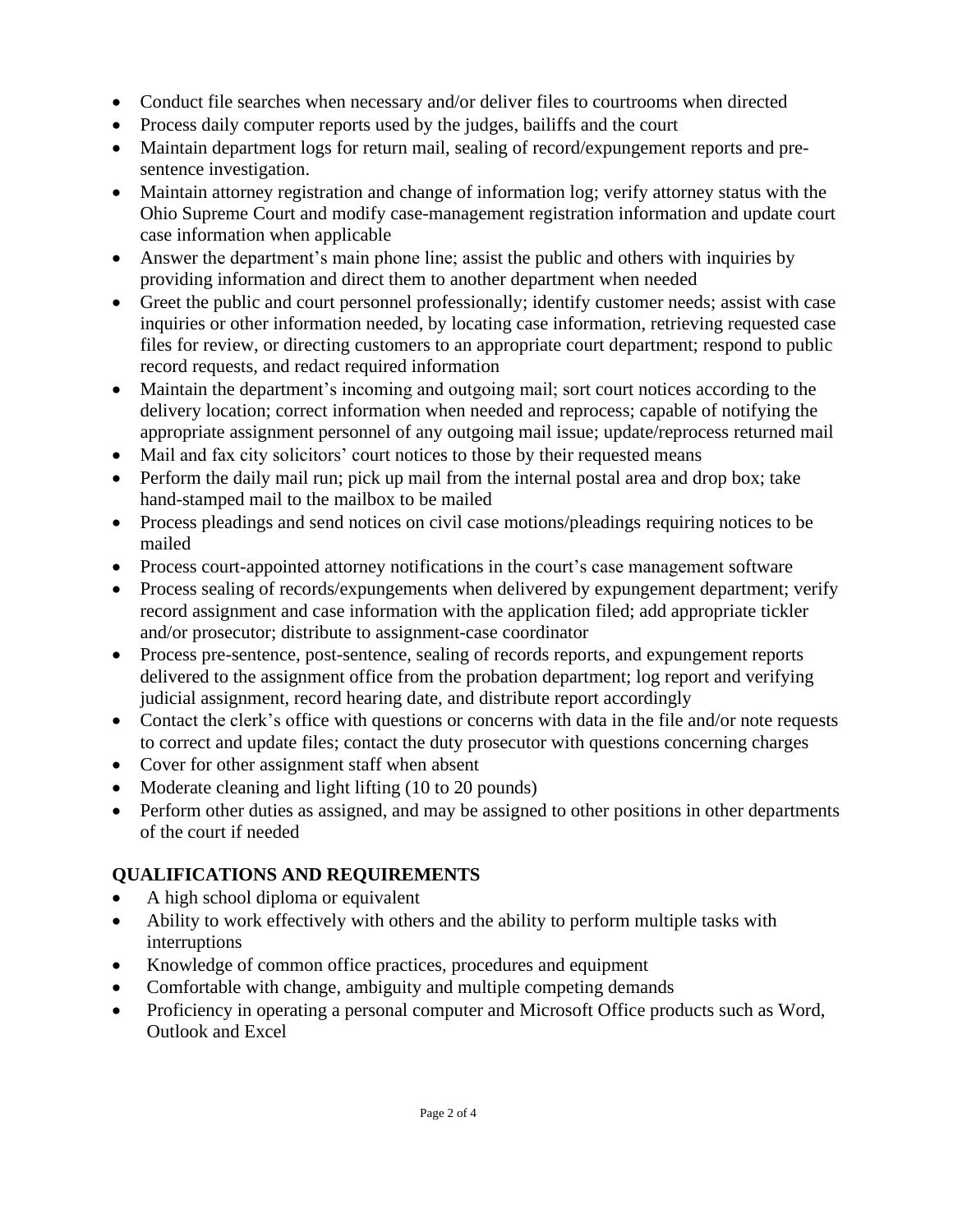- Previous experience with or capable of learning the court's current case management software, CourtView or similar case management programs
- Ability to type with speed and accuracy
- Ability to effectively and professionally communicate verbally and in writing in English to diverse audiences
- Ability to manage a multiline telephone system; possess exceptional telephone and interpersonal communication skills
- Ability to interact and maintain effective working relationships with Judges, employees and others conducting business with the court
- Must be conscious of and sensitive to the diversity within the court's jurisdiction and be able to interact professionally with this diverse population of people from many different geographic, socioeconomic, religious, racial and ethnic backgrounds regularly
- Professional appearance and demeanor appropriate for the position and the work environment expected of a representative of the court
- Demonstrated dependability, reliability and excellent attendance record
- Respond professionally to inquiries requested by internal and external personnel and the public
- Possess strong organizational skills with attention to detail
- Must be able to manage time and responsibilities efficiently while working as a team member; adaptable to changes and shows initiative
- Patience, objectivity, maturity, effectiveness under stress and a pleasant/positive attitude

Additional consideration will be given to individuals who have any of the following qualifications: an associate's degree, bachelor's degree, paralegal certification or other advanced schooling; an understanding of legal terminology and procedures; prior work experience in a court system or legal environment; the ability to speak and write Spanish or a language commonly used by people of Somalia for whom English is a second language; or proficiency in American Sign Language.

# **BENEFITS**

The Franklin County Municipal Court offers an excellent benefits package that includes medical, prescription, vision, dental and life insurance; short-term disability; generous vacation, sick and personal leave; 11 paid holidays; longevity service payments; sick-leave reciprocity; an employee assistance program; deferred compensation program; tuition reimbursement; and credit union membership.

Court employees are members of the Ohio Public Employees Retirement System which provides retirement, disability and survivor benefits for public employees. All full-time employees hired after Jan. 20, 2010, contribute to OPERS by paying the required employee share which is 10 percent of their salaries. The Court pays the required employer's share of 14 percent of an employee's salary. Court employees do not have any Social Security taxes withheld from their pay because they are OPERS members.